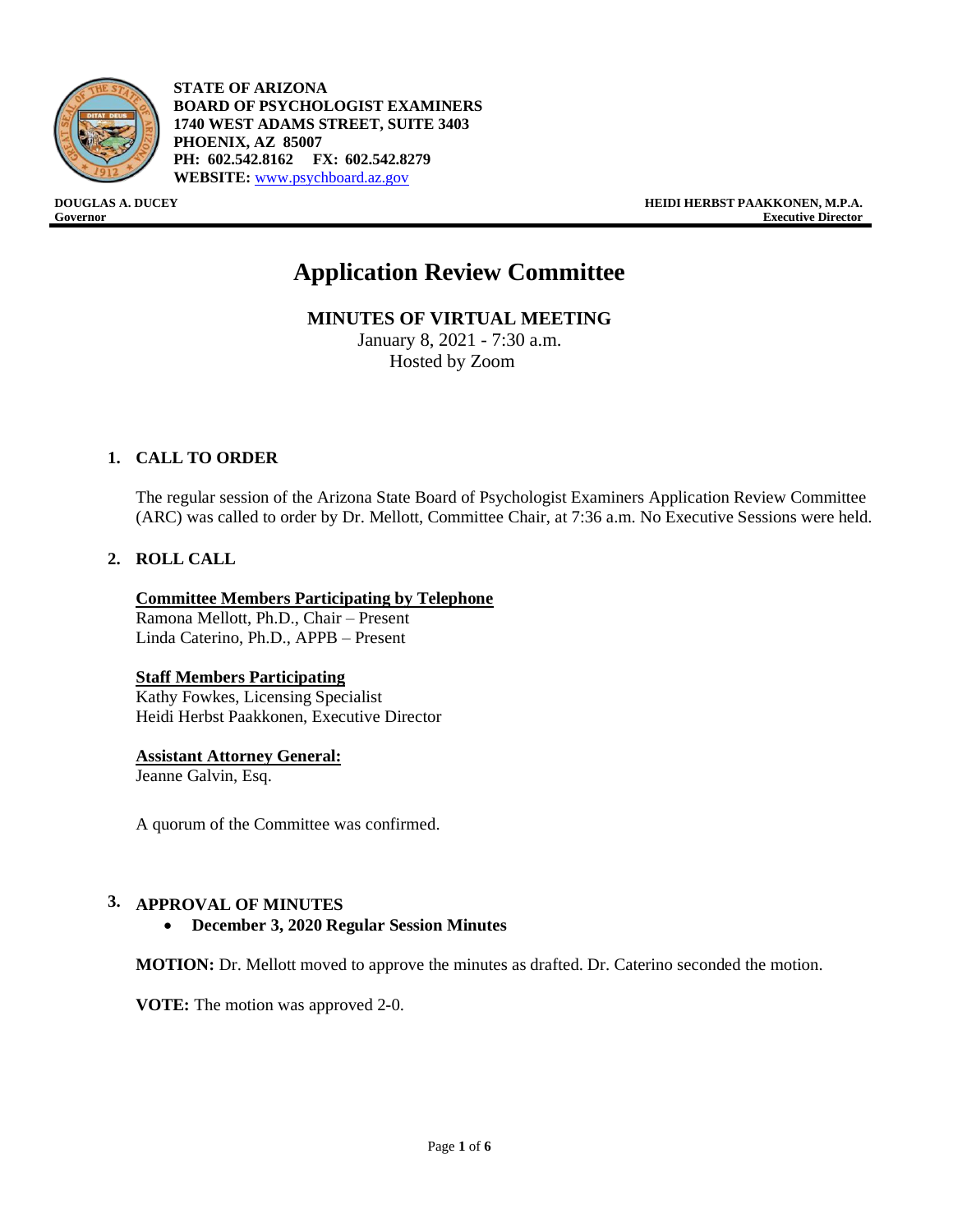# **4. DISCUSSION REGARDING APPROVAL OF PSYCHOLOGY APPLICANTS**

# **A. Requesting Approval to Sit for EPPP Only**

# **1) Hydie L. Henson DiGiovanni, Psy.D.**

Committee members proceeded with a substantive review of the application. Upon review, the Committee noted that the materials submitted were complete and fulfilled the requirements of statutes and rules. It was the consensus of the Committee to forward the application to the Board for approval to take the EPPP.

## **2) Jarred Vincente Gallegos, Ph.D.**

Committee members proceeded with a substantive review of the application. Upon review, the Committee noted that the materials submitted were complete and fulfilled the requirements of statutes and rules. It was the consensus of the Committee to forward the application to the Board for approval to take the EPPP.

**MOTION:** Dr. Mellott moved to forward the applications of Hydie L. Henson DiGiovanni, Psy.D. and Jarred Vincente Gallegos, Ph.D. to the full board with a recommendation to approve them to sit for the EPPP. Dr. Caterino seconded the motion.

**VOTE:** The motion was approved 2-0.

# **B. Requesting Approval to Sit for EPPP & Licensure**

## **1) Alexandria Curlee, Ph.D.** *(FAIR\*)*

Committee members proceeded with a substantive review of the application. Upon review, the Committee noted that the requested documentation for submission of the additional required hours of supervision was received, but the document is unsigned. The Committee directed staff to obtain the supervisor' signature in order for the application to be presented to the Board at the next meeting.

## **2) Bridget Henry, Ph.D.**

Committee members proceeded with a substantive review of the application. Upon review, the Committee noted that the materials submitted were complete and meet the requirements of the statutes and rules. It was the consensus of the Committee to forward the application to the Board for approval to sit for the EPPP and for licensure upon receipt of a passing score.

## **3) Karen L. Chaney, Psy.D.** *(REAPP)*

Committee members proceeded with a substantive review of the application. Upon review, the Committee noted that the materials submitted were complete and meet the requirements of the statutes and rules. It was the consensus of the Committee to forward the application to the Board for approval to sit for the EPPP and for licensure upon receipt of a passing score.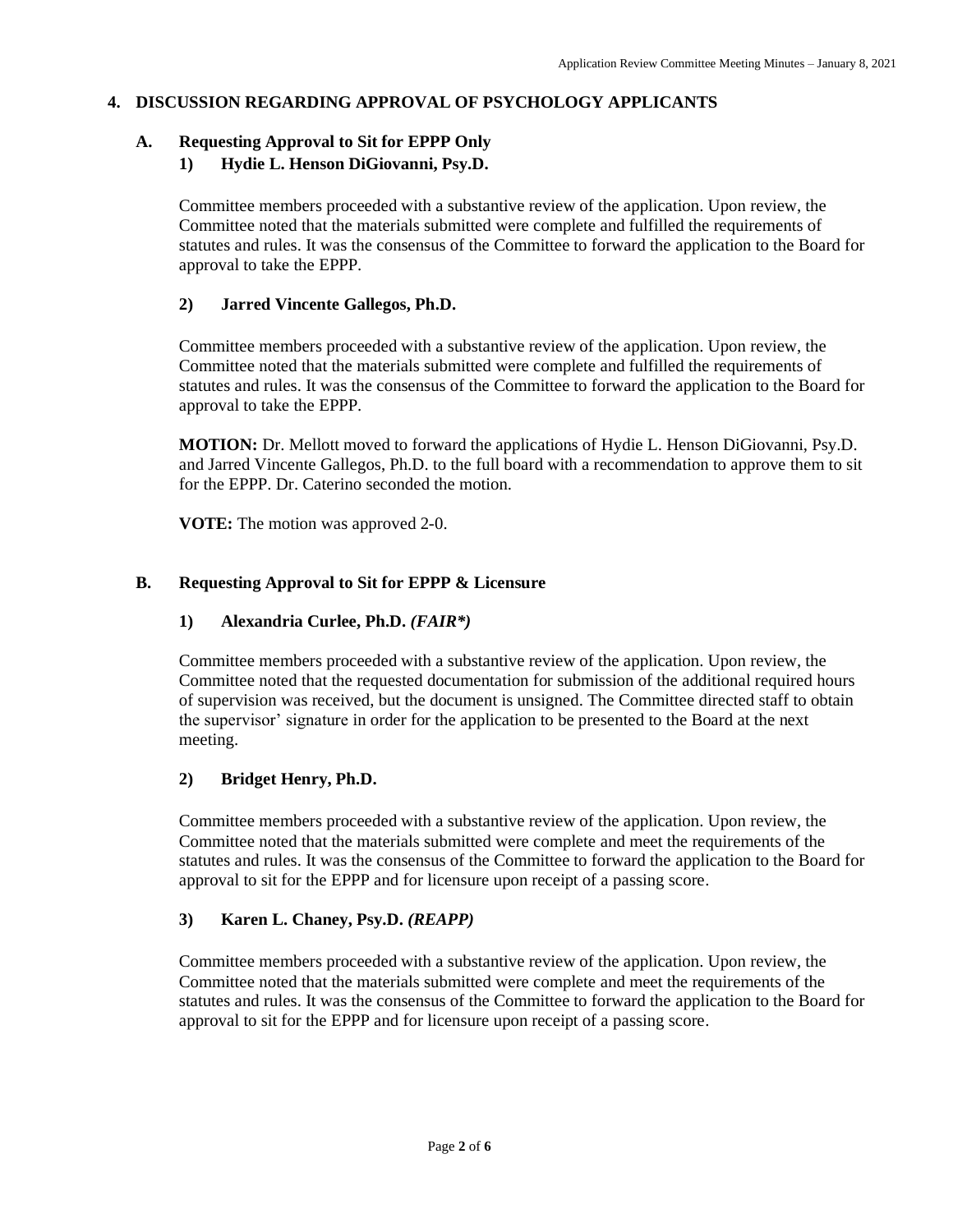### **4) Luke T. Bigler, Psy.D.** 09/02/2020 – only Part 1

Dr. Bigler was present for the review of his application. Committee members proceeded with a substantive review of the application. Upon review, the Committee noted that the materials submitted were complete and meet the requirements of the statutes and rules. The members discussed the fact that Dr. Bigler disclosed an incident that occurred in 2005, but since that time no additional events of concern have occurred and no additional information is required. It was the consensus of the Committee to forward the application to the Board for approval to sit for the EPPP and for licensure upon receipt of a passing score.

### **5) Mariela J. Soto, Psy.D.** *(REAPP)* 12/13/2019 – only Part 1

Committee members proceeded with a substantive review of the application. Upon review, the Committee noted that the materials submitted were complete and meet the requirements of the statutes and rules. It was the consensus of the Committee to forward the application to the Board for approval to sit for the EPPP and for licensure upon receipt of a passing score.

#### *\*First Additional Information Request*

**MOTION:** Dr. Mellott moved to forward the applications of Bridget Henry, Ph.D., Karen L. Chaney, Psy.D., Luke T. Bigler, Psy.D. and Mariela J. Soto, Psy.D. to the full board with a recommendation to approve license. The motion included the provision that the application of Alexandria Curlee, Ph.D. shall be forwarded upon receipt of the missing signature. Dr. Caterino seconded the motion.

**VOTE:** The motion was approved 2-0.

## **C. Requesting Approval for Temporary Licensure and to Sit for EPPP 1) Emily Kade, Psy.D.**

Committee members proceeded with a substantive review of the application. Upon review, the Committee noted that the materials submitted were complete and fulfilled the requirements of statutes and rules. It was the consensus of the Committee to forward the application to the Board for approval to take the EPPP and for approval of the temporary license.

### **2) Eva Maria Nicolas, Psy.D.**

Committee members proceeded with a substantive review of the application. Upon review, the Committee noted that the materials submitted were complete and fulfilled the requirements of statutes and rules. It was the consensus of the Committee to forward the application to the Board for approval to take the EPPP and for approval of the temporary license.

### **3) Samantha Lynn Jackson, Psy.D.**

Committee members proceeded with a substantive review of the application. Upon review, the Committee noted that the materials submitted were complete and fulfilled the requirements of statutes and rules. It was the consensus of the Committee to forward the application to the Board for approval to take the EPPP and for approval of the temporary license.

**MOTION:** Dr. Mellott moved to forward the application of Emily Kade, Psy.D., Eva Maria Nicolas, Psy.D. and Samantha Lynn Jackson, Psy.D. to the full board with a recommendation to approve the temporary licenses and to sit for the EPPP. Dr. Caterino seconded the motion.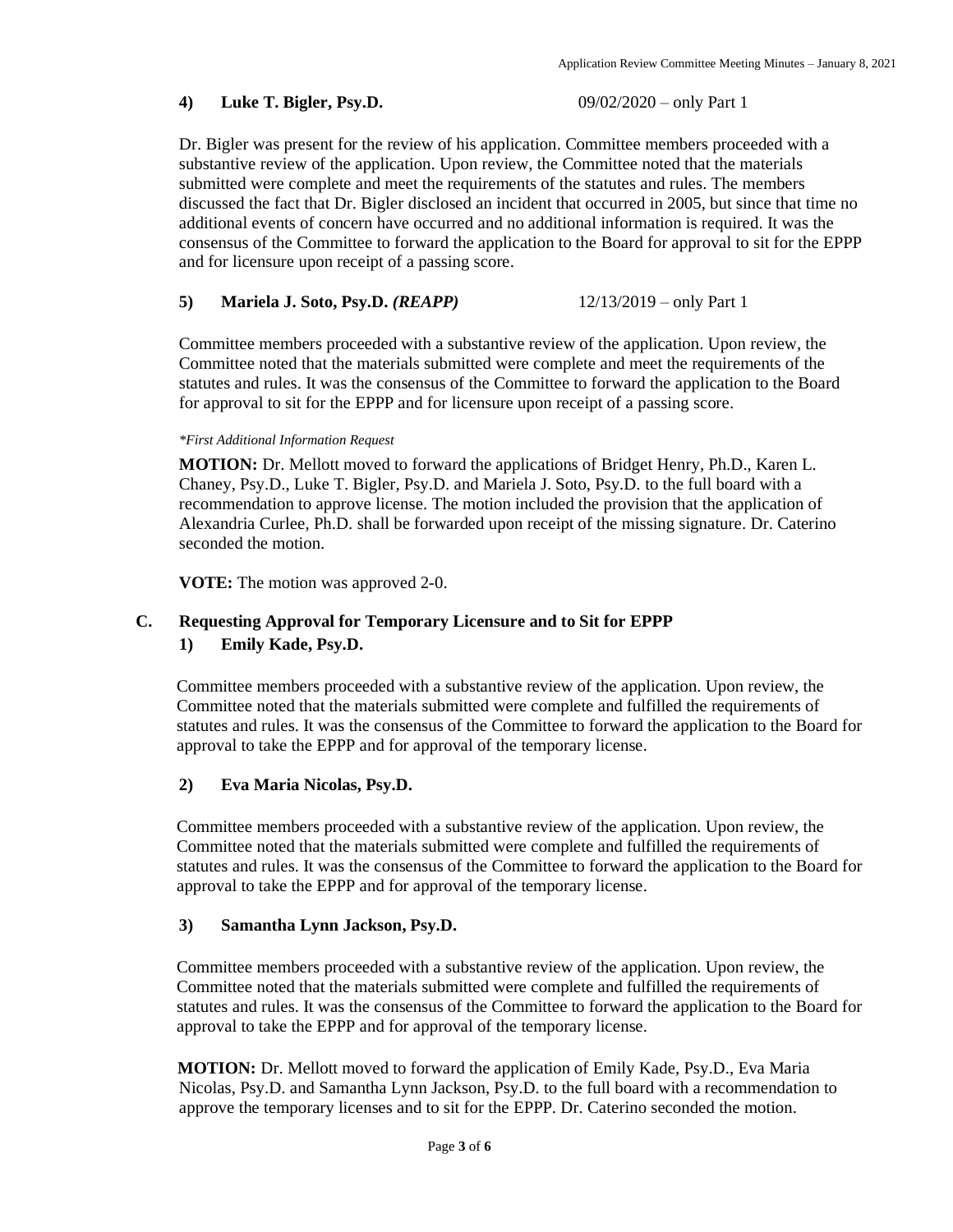## **VOICE VOTE:** The motion was approved 2-0.

# **D. Requesting Approval for Licensure by Waiver**

# **1) Carolyn Julia Brown, Psy.D.**

Committee members proceeded with a substantive review of the application. The Committee noted that the materials submitted were now complete and fulfilled the requirements of statutes and rules. The Committee discussed the fact that the applicant disclosed and satisfactorily explained an incident that occurred during her time of service in the military. It was the consensus of the Committee to forward the application to the Board for approval of licensure.

## **2) Danielle M. Weston, Psy.D.**

Committee members proceeded with a substantive review of the application. The Committee noted that the materials submitted were now complete and fulfilled the requirements of statutes and rules. It was the consensus of the Committee to forward the application to the Board for approval of licensure.

## **3) Garret Blankenship, Psy.D.**

Committee members proceeded with a substantive review of the application. The Committee noted that the materials submitted were now complete and fulfilled the requirements of statutes and rules. It was the consensus of the Committee to forward the application to the Board for approval of licensure.

## **4) Heather Tahler, Psy.D.**

Committee members proceeded with a substantive review of the application. The Committee noted that the materials submitted were now complete and fulfilled the requirements of statutes and rules. It was the consensus of the Committee to forward the application to the Board for approval of licensure.

## **5) Jessica Anne Cowan, Psy.D.**

Committee members proceeded with a substantive review of the application. The Committee noted that the materials submitted were now complete and fulfilled the requirements of statutes and rules. It was the consensus of the Committee to forward the application to the Board for approval of licensure.

## **6) Jolene Jacquart, Ph.D.**

Committee members proceeded with a substantive review of the application. The Committee noted that the materials submitted were now complete and fulfilled the requirements of statutes and rules. It was the consensus of the Committee to forward the application to the Board for approval of licensure.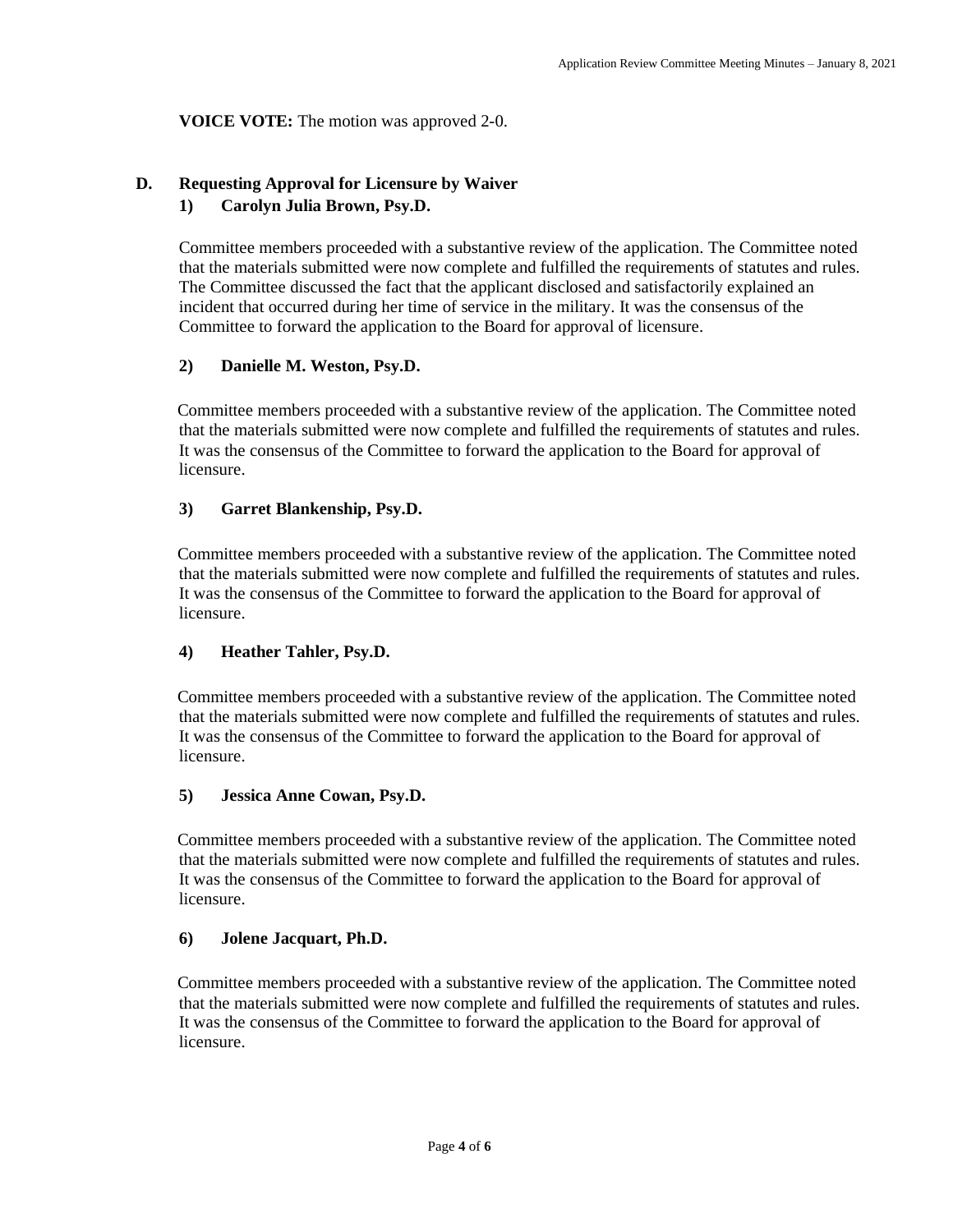# **7) Molly Gregan, Psy.D.**

Committee members proceeded with a substantive review of the application. The Committee noted that the materials submitted were now complete and fulfilled the requirements of statutes and rules with the exception of the fact that her file requires a new or updated reference letter as one she submitted is older than 3 years. The Committee directed Board staff to draft a FAIR letter advising the applicant of this requirement.

# **8) Rachel Gita Foster, Psy.D.**

Committee members proceeded with a substantive review of the application. The Committee noted that the materials submitted were now complete and fulfilled the requirements of statutes and rules with the exception of the fact that her file is missing a copy of her post-doctoral agreement outlining the training plan. The Committee directed Board staff to draft a FAIR letter advising the applicant of this requirement.

**MOTION:** Dr. Caterino moved to forward the applications of Carolyn Julia Brown, Psy.D., Danielle M. Weston, Psy.D., Garret Blankenship, Psy.D., Heather Tahler, Psy.D., Jessica Anne Cowan, Psy.D.. and Jolene Jacquart, Ph.D. to the full board with a recommendation to approve them to sit for the EPPP and to grant licensure. The motion included the provision that FAIR letters will be issued to Molly Gregan, Psy.D. and to Rachel Gita Foster, Psy.D. to obtain the missing documentation reflected in the discussion. Dr. Caterino seconded the motion.

**VOTE:** The motion was approved 2-0.

# E. **Requesting Approval for Licensure by Credential (ABPP, CPQ or National Register) 1) Isaura Gonzalez, Psy.D.**

Committee members proceeded with a substantive review of the application. The Committee noted that the materials submitted were complete and fulfilled the requirements of statutes and rules. It was the consensus of the Committee to forward the application to the Board for approval of licensure.

## **2) Steve Gaskell, Psy.D.**

Committee members proceeded with a substantive review of the application. The Committee noted that the materials submitted were complete and fulfilled the requirements of statutes and rules. It was the consensus of the Committee to forward the application to the Board for approval of licensure.

**MOTION:** Dr. Mellott moved to forward the applications of Isaura Gonzalez, Psy.D. and Steve Gaskell, Psy.D. to the Board with a recommendation for approval of licensure. Dr. Caterino seconded the motion.

**VOICE VOTE:** The motion was approved 2-0.